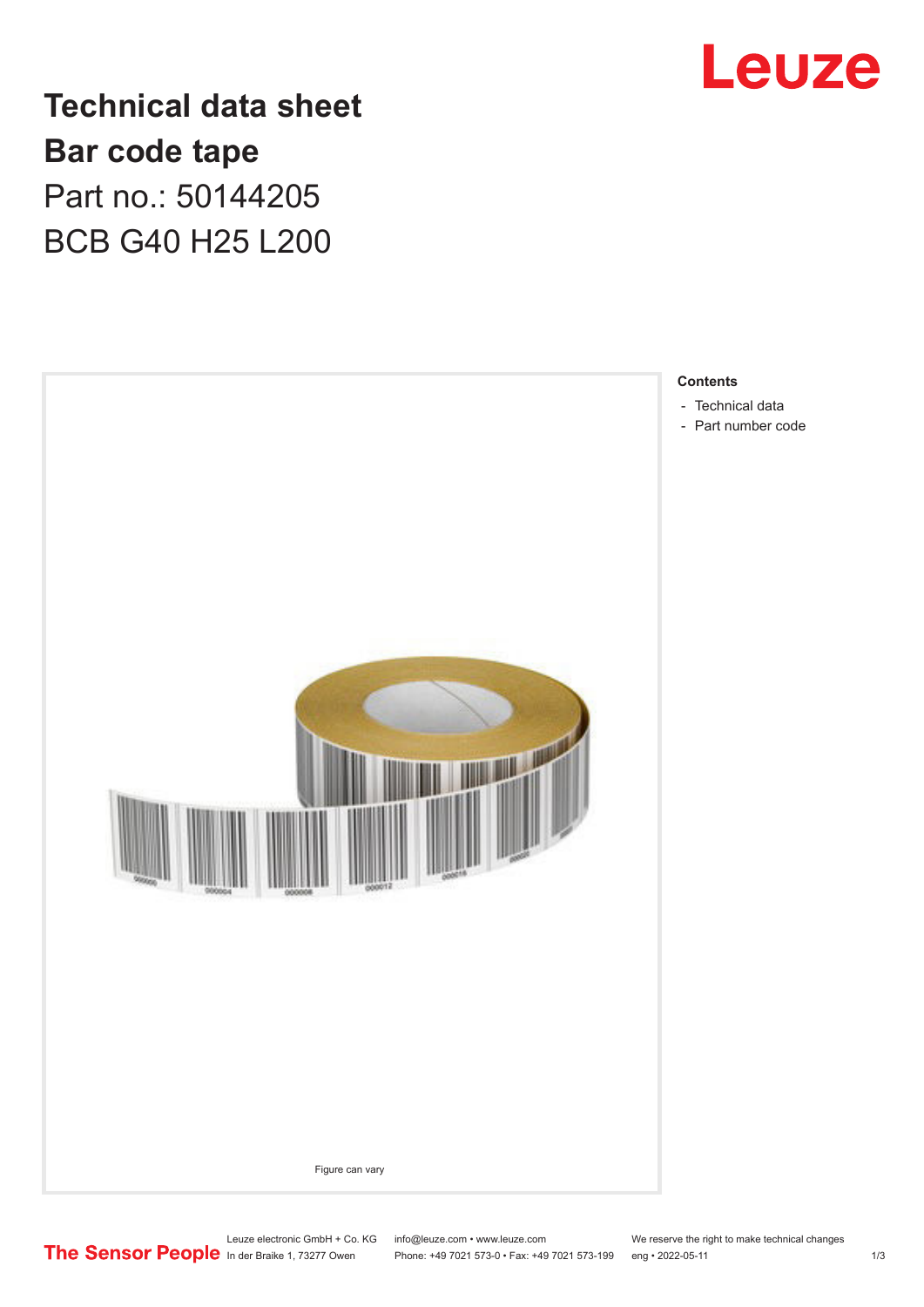# <span id="page-1-0"></span>**Technical data**

# Leuze

### **Basic data**

| Suitable for |  |
|--------------|--|
|--------------|--|

BPS 300i series bar code positioning

#### system

## **Mechanical data**

| Dimension (H x L)                           | 25 mm x 200,000 mm        |
|---------------------------------------------|---------------------------|
| <b>Grid dimension</b>                       | 40 mm                     |
| <b>Mechanical properties</b>                | Moisture resistant        |
|                                             | Partly chemical resistant |
|                                             | Scratch resistant         |
|                                             | UV resistant              |
|                                             | Wipe resistant            |
| <b>Adhesive</b>                             | Acrylate adhesive         |
| <b>Strength of adhesive</b>                 | $0.1$ mm                  |
| <b>Manufacturing process</b>                | Filmsetting               |
| Chemical resistance (at 23 °C over 24<br>h) | Diesel oil                |
|                                             | Heptane                   |
|                                             | Transformer oil           |
|                                             | White spirit              |
| Curing                                      | 72 h                      |

| <b>Classification</b>        |          |
|------------------------------|----------|
| <b>Customs tariff number</b> | 39269097 |
| <b>ECLASS 5.1.4</b>          | 27280190 |

| <b>ECLASS 5.1.4</b> | 27280190 |
|---------------------|----------|
| <b>ECLASS 8.0</b>   | 27280190 |
| <b>ECLASS 9.0</b>   | 27280192 |
| ECLASS 10.0         | 27280192 |
| <b>ECLASS 11.0</b>  | 27280192 |
| <b>ECLASS 12.0</b>  | 27280192 |
| <b>ETIM 5.0</b>     | EC002498 |
| <b>ETIM 6.0</b>     | EC003015 |
| <b>ETIM 7.0</b>     | EC003015 |
|                     |          |

## **Environmental data**

| Ambient temperature, operation          | $-40$ 120 °C               |
|-----------------------------------------|----------------------------|
| <b>Processing temperature</b>           | 045 °C                     |
| Recommended processing tempera-<br>ture | 1025 °C                    |
| <b>Resistance</b>                       | Humidity                   |
|                                         | Salt spray fog (150 h/5 %) |
|                                         | UV light                   |
| <b>Temperature resistance</b>           | $-40$ 120 °C               |
| <b>Property of base</b>                 | Clean                      |
|                                         | Dry                        |
|                                         | Free of grease             |
|                                         | Smooth                     |

# **Part number code**

### Part designation: **BCB AAA BBB CCCC DDDD E**

| <b>BCB</b>  | Bar code tape                                                                                                                                                                                                                                                                                                     |
|-------------|-------------------------------------------------------------------------------------------------------------------------------------------------------------------------------------------------------------------------------------------------------------------------------------------------------------------|
| <b>BCB</b>  | <b>Series</b><br>BCB: Bar code tape                                                                                                                                                                                                                                                                               |
| <b>AAA</b>  | Grid / grid dimension<br>G30: 30 mm<br>G40: 40 mm                                                                                                                                                                                                                                                                 |
| <b>BBB</b>  | Tape height / special height<br>H25: height 25 mm<br>H47: height 47 mm<br>SH1: special height, individually between 20 - 32 mm<br>SH2: special height, individually between 33 - 47 mm<br>SH3: special height, individually between 48 - 70 mm<br>SH4: special height, individually between 71 - 140 mm           |
| <b>CCCC</b> | Tape length / special length<br>Lxxx: tape length in mm<br>SL: Special length                                                                                                                                                                                                                                     |
| <b>DDDD</b> | <b>Options</b><br>TWIN: two identical printed tapes<br>MVS: Measurement Value Switch (color red)<br>MV0: Measurement Value Zero (color yellow)<br>ML: Marker label<br>RW: Reverse Winding (changed winding direction, the smallest position value is inside on the wrapping core)<br>RK: Repair Kit (repair tape) |